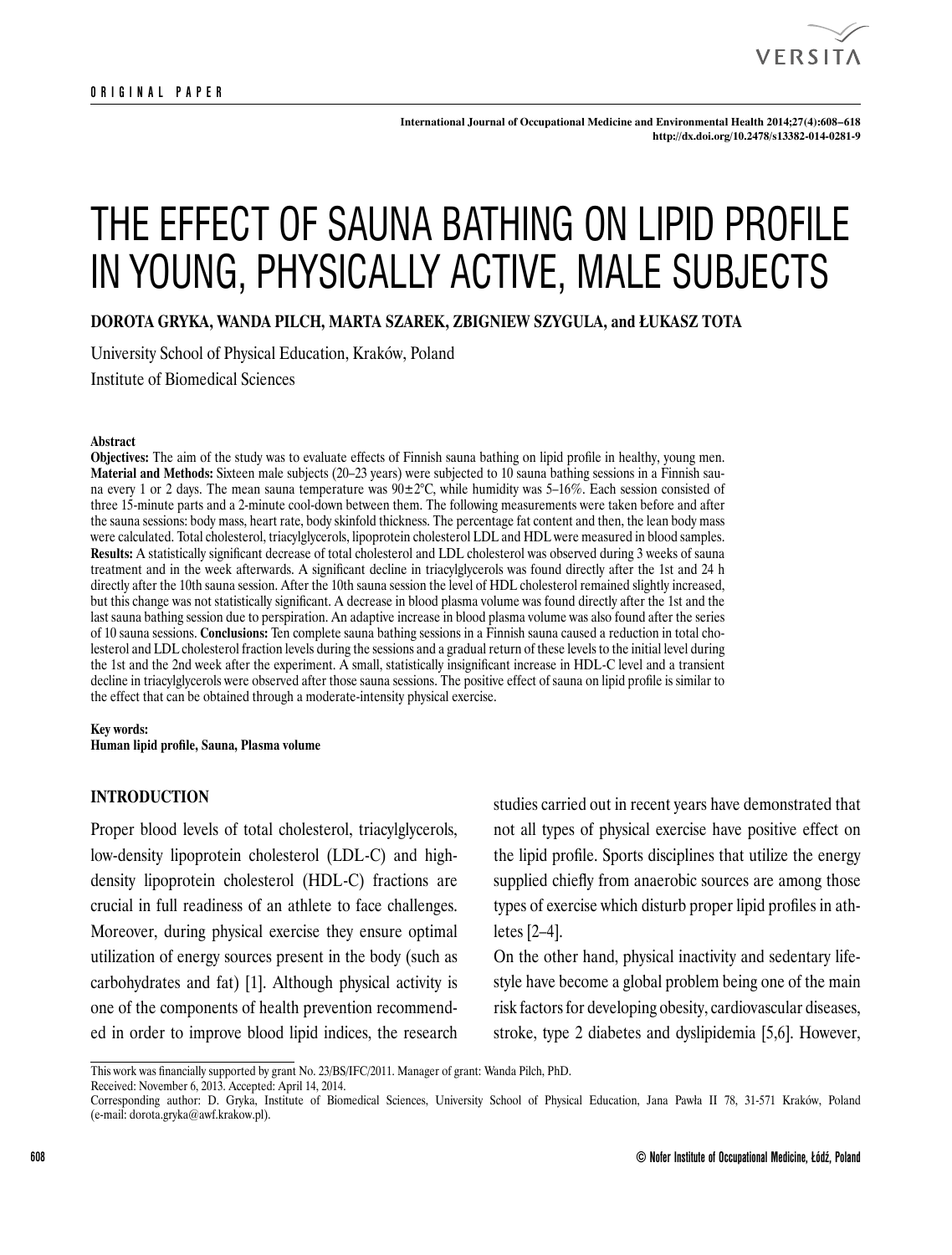there are people that cannot exercise because of age, injury or dysfunction of motor organs. An increasing body of evidence indicates that in such cases, concerning contraindications for sauna, people might benefit from taking sauna baths as it provides stimulus for sympathetic nervous system and elicits, to certain degree, some physiologic responses that have been observed during exercise [7,8]. The response to sauna-specific hyperthermia observed in human body has been extensively explored in many scientific publications. The studies have demonstrated on the one hand, a positive effect of sauna bathing on the cardiovascular and respiratory systems, motor organs and overall well-being of the sauna users and justifiable contraindications on the other [9–12]. However, there were few reports on the effect of regularly repeated sauna sessions on lipid profile in healthy subjects. The aim of the present study was to evaluate short-term and long-term effects of sauna sessions on lipid profile in young, healthy and physically active men.

# **MATERIAL AND METHODS**

### **Study group**

The study focused on a group of 16 physically active, nonsmoker, male subjects aged 20 to 23 years. Physical activity of the subjects was estimated using the International

**Table 1.** Characteristics of the study group ( $N = 16$ )

Physical Activity Questionnaire (IPAQ). The research group consisted of men being classified to the category "moderate physical activity" (category 2) according to the self-reported activity data from the short IPAQ form "last 7d recall" recommended by the authors [13].

The group was selected according to similar body build and content of fatty tissue. Anthropometric characterization of men is provided in Table 1. Before the experiments, all the volunteers had undergone medical examinations, which evaluated their health status (no contraindications against to sauna bathing were diagnosed).

The subjects were advised not to change their everyday diets, not to take dietary supplements during the experiments and not to use alcohol. The subjects were also asked to fill in a questionnaire in order to evaluate individual daily intake of food products and their type. The data collected in the questionnaire were used to compute an average level of nutrient intake in terms of energy value and the content of protein, fat and carbohydrates. The computations were carried out by means of a computer software Wikt 1 and "Tabele wartości odżywczej produktów spożywczych" (Tables of nutritive value of food products) [14,15].

In accordance with the Helsinki Declaration of 1975, revised in 1983, before commencement of the study the participants were informed about the purpose of the study

| Variable      | Before the study<br>$(M \pm SD)$ | After the study<br>$(M \pm SD)$ | p     |
|---------------|----------------------------------|---------------------------------|-------|
| Age (years)   | $20.88 \pm 0.89$                 |                                 |       |
| BH(m)         | $1.81 \pm 0.04$                  |                                 | -     |
| BM (kg)       | $74.69 \pm 7.61$                 | $74.76 \pm 8.11$                | 0.918 |
| BMI $(kg/m2)$ | $22.82 \pm 1.55$                 | $22.83 \pm 1.67$                | 0.834 |
| FAT $(\%)$    | $10.10 \pm 2.45$                 | $9.93 \pm 2.94$                 | 0.877 |
| $FAT$ (kg)    | $7.66 \pm 2.65$                  | $7.59 \pm 3.14$                 | 0.979 |
| $LBM$ (kg)    | $67.04 \pm 5.59$                 | $67.18 \pm 5.60$                | 0.717 |

BH – body high; BM – body mass; BMI – body mass index; FAT – body fat; LBM – lean body mass.

M – mean; SD – standard deviation.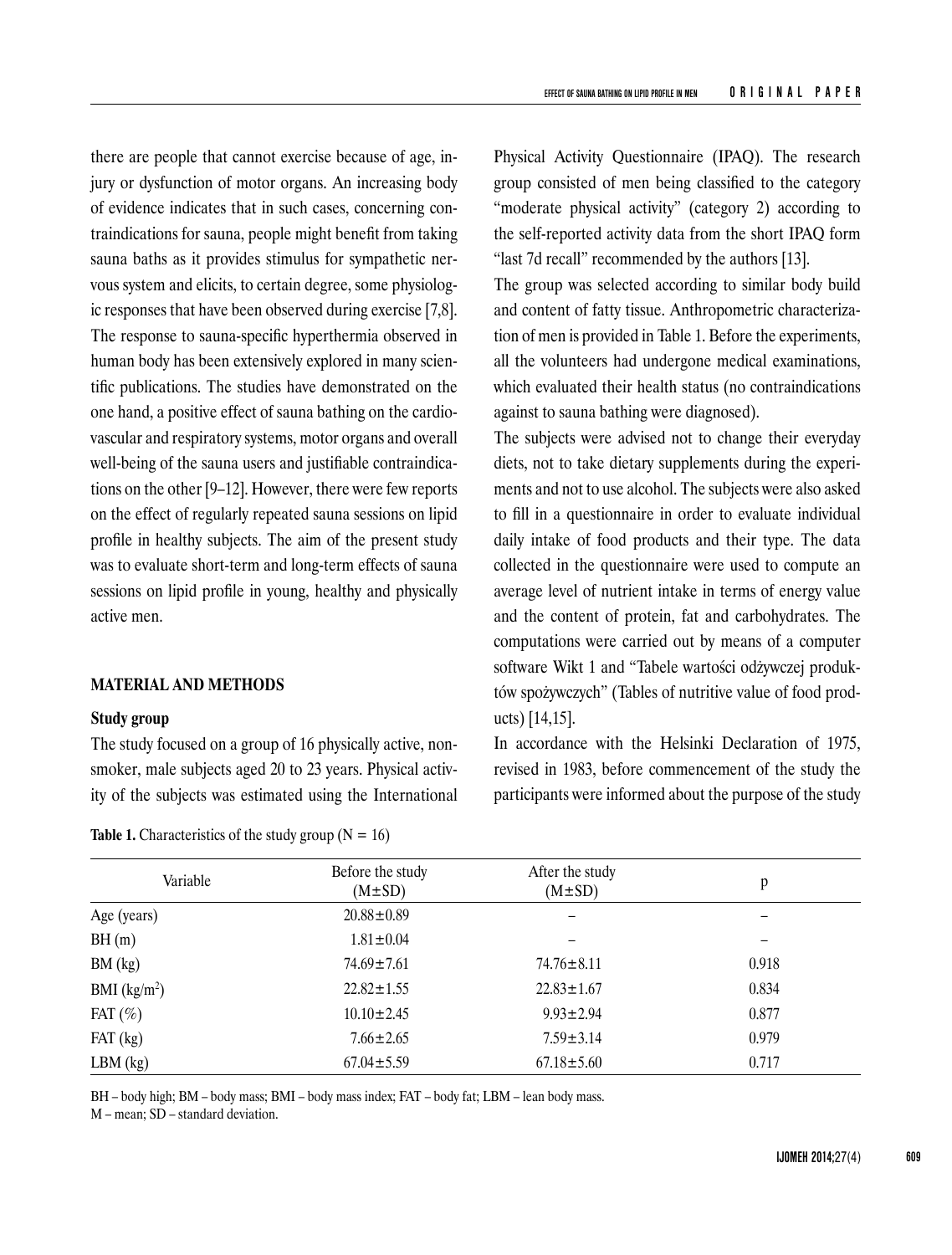and the possible risks involved in it and their written consent was obtained. The project was approved by the Bioethics Committee at the Regional Medical Chamber in Kraków (No. 66/KBL/OIL/2011).

## **Research protocol**

Each subject, every 1 or 2 days was subjected to 10 sauna bathing sessions in a traditional Finnish sauna. The mean temperature in a sauna chamber at the face level was  $90 \pm 2^{\circ}$ C, while air humidity ranged from 5% to 16%. Each sauna bathing session was divided into three 15-minute parts followed by a 2-minute cool-down in a stream of cold water (temp. 20°C). The subjects did not drink anything during the sauna sessions. The following anthropometric measurements were taken before and after the sauna sessions: body mass (BM, using Sartorius F1505-DZA with accuracy of 0.01 g), body height (BH, accuracy of 1 cm) and skinfold thickness (by means of Harpenden skinfold calliper) on the left side of the body. Rectal temperature of the subjects during the 1st and the

| Day of the study | Symbol         | Study protocol                                                     |
|------------------|----------------|--------------------------------------------------------------------|
| 1st              | A              | blood sampling before the 1st sauna session                        |
|                  |                | 1st sauna session                                                  |
|                  | <b>B1</b>      | blood sampling 10 min after the 1st sauna session                  |
| 2nd              | B <sub>2</sub> | blood sampling 24 h after the 1st sauna session                    |
| $3rd-18th$       |                | 2nd–9th sauna sessions in 1-day intervals (without blood sampling) |
| 19 <sub>th</sub> | B <sub>3</sub> | blood sampling before the 10th sauna session                       |
|                  |                | last (10th) sauna session                                          |
|                  | <b>B</b> 4     | blood sampling 10 min after the last sauna session                 |
| 20th             | B <sub>5</sub> | blood sampling 24 h after the last sauna session                   |
| $21st-26th$      |                | break                                                              |
| 27th             | <b>B6</b>      | blood sampling 1 week after the last sauna session                 |
| $28th-33th$      |                | break                                                              |
| 34th             | B7             | blood sampling 2 weeks after the last sauna session                |

**Table 2.** Study protocol in chronological order

last sauna bathing was monitored with Ellab (Denmark) MRV-A Electrothermometer. The percentage fat content ( $%$  F) and then the lean body mass (LBM) were calculated according to the Slaughter's formula [16]:

$$
\% F = 1.21 \text{ (TRC+SSC)} - 0.008 \text{ (TRC+SSC)}^2 - 5.5 \tag{1}
$$

where:

 $% F$  – percentage content of fat tissue,

TRC – triceps skinfold – vertical fold, located on the posterior midline of the upper arm, measure halfway between the acromion (bony point of the shoulder) and olecranon processes (bony point of the elbow), arm held freely to the side of the body,

SSC – suprascapular skinfold – diagonal fold, located 1–2 cm below the inferior angle of the scapula (the bottom of the shoulder blade).

Venous blood samples were taken at the baseline and next stages of the study were performed according to the research protocol presented in Table 2. Blood was sampled from 8:00 a.m. to 10:00 a.m. and the subjects participated in the experiment on empty stomachs.

A – initial value; B1 – 10 min after the 1st sauna bathing session; B2 – 24 h after the 1st session; B3 – before the last session; B4 – 10 min after the last session; B5 – 24 h after the last session; B6 – a week after the last session; B7 – 2 weeks after the last session.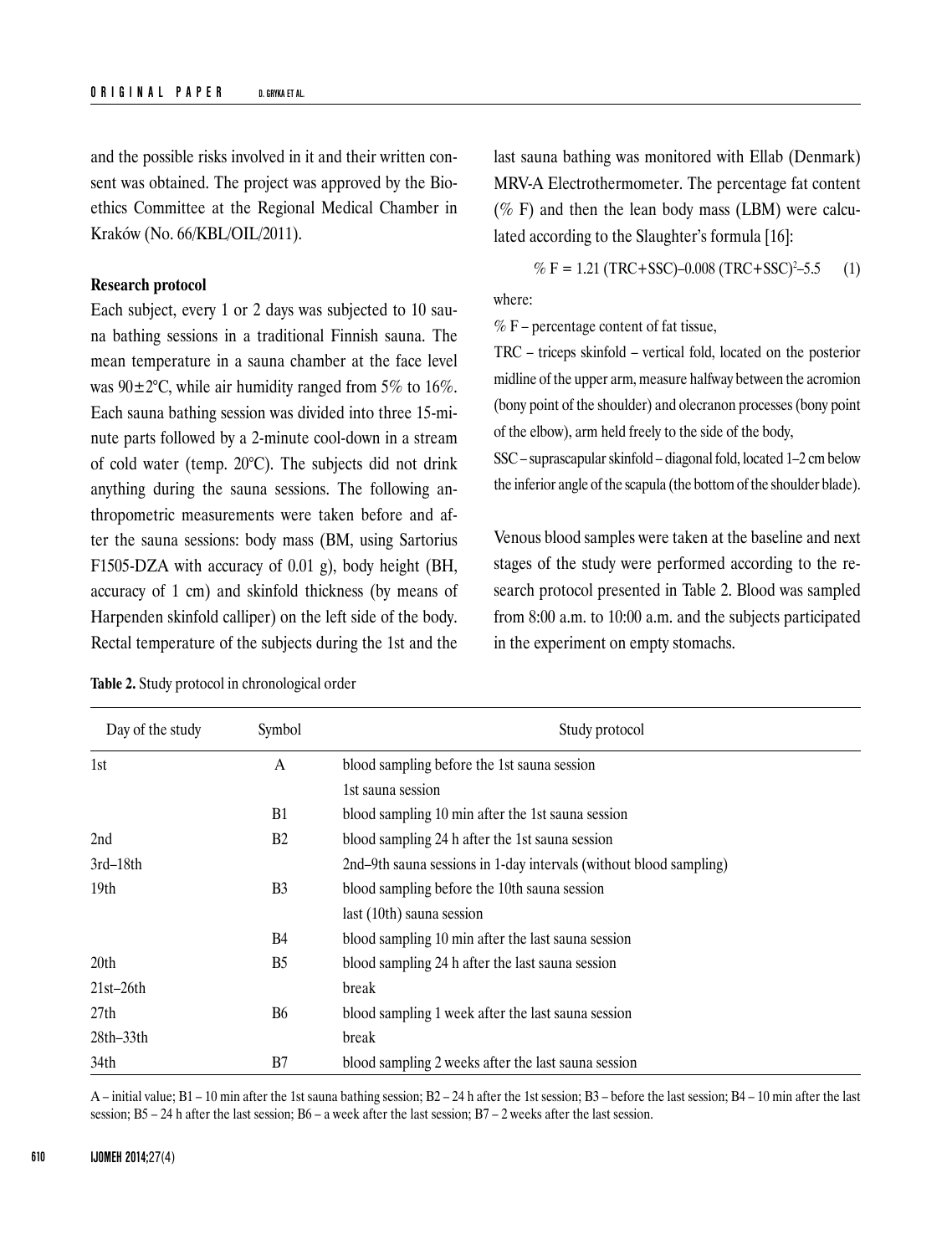In blood samples the following blood lipid indices were measured: total cholesterol (TC), triacylglycerols (TAG), low-density lipoprotein cholesterol (LDL-C), high-density lipoprotein cholesterol (HDL-C) and total protein levels in order to evaluate changes in plasma volume (%  $\Delta PV$ ) evoked by dehydration after intensive perspiration typical of sauna bathing. Due to dehydration, blood levels of total cholesterol, HDL and LDL cholesterol fractions and TAG from B1 and B4 samples (directly after the 1st and the 10th session) were corrected using the %  $\Delta$ PV index calculated by means of the following formula [17]:

$$
\% \Delta \text{ PV} = \left(\frac{P_{\text{pre}}}{P_{\text{post}}} \times 100\right) - 100\tag{2}
$$

where:

 $P_{pre}$  – pre-exposure protein concentration,  $P_{\text{post}}$  – post-exposure protein concentration.

The corrected values were computed using the Kraemer-Brown formula [18].

# **Statistical analysis**

Statistical analysis of the results was carried out using the Statistica 10 software package. Consistency of distribution of the variables with normal distribution was tested by means of the Shapiro-Wilk test. Because the distribution was not normal, evaluation of the significance of differences used non-parametric tests. Data comparison was carried out using the Wilcoxon signed-rank test. The level of significance was set at  $p < 0.05$  as statistically significant. All the results were presented in a form of mean  $\pm$  standard deviation  $(M \pm SD)$ .

# **RESULTS**

Anthropometric characterization of the male group studied as presented in Table 1, showed no significant changes in body build observed with respect to the body mass, BMI,

fatty tissue or fat free mass of the subjects after a series of sauna sessions.

Analysis of the diets among the men studied with regard to the energy and nutrient intake did not reveal discrepancies in the values considered as recommended for men from this age group with respect to the physical activity level (PAL) of 1.70–1.99 ("Classification of physical activity levels" according to FAO/WHO/ UNU 2004) [14]. The mean nutrient intake, calculated per 1 kg body mass, among the men studied is presented in Table 3.

The results that characterize lipid profile during and after sauna sessions are presented in Figures 1–4. Analysis of the results revealed a considerable variation of individual concentrations of lipid profile fractions during the experiment. A statistically significant decline in triacylglycerols (TAG) was found compared to the initial levels (A) that amounted to  $1.08 \pm 0.43$  mmol/l (mean $\pm$ SD) directly after the 1st sauna session (B1):  $0.91 \pm 0.27$  mmol/l  $(p = 0.002)$ , and 10 min after the 10th sauna session (B4):  $0.80 \pm 0.23$  mmol/l (p = 0.003) as well as after 24 h (B5):  $0.90 \pm 0.42$  mmol/l (p = 0.034) with respect to the initial value (Figure 1). The value of TAG levels during 2 consecutive weeks after completion of the sauna sessions were lower than the initial value but the differences

**Table 3.** Energy and nutrients intake in the diets of the study group

| Energy and nutrients intake       | $M \pm SD$           |  |  |
|-----------------------------------|----------------------|--|--|
| Energy (kcal)                     | $3412.63 \pm 545.79$ |  |  |
| Energy/kg of body mass (kcal)     | $45.89 \pm 1.72$     |  |  |
| Carbohydrates (g)                 | $438.73 \pm 18.12$   |  |  |
| Carbohydrates/kg of body mass (g) | $5.94 + 0.28$        |  |  |
| Protein $(g)$                     | $99.91 \pm 2.12$     |  |  |
| Protein/kg of body mass $(g)$     | $1.34 \pm 0.02$      |  |  |
| Fat $(g)$                         | $128.91 \pm 7.24$    |  |  |
| Fat/kg of body mass $(g)$         | $1.72 \pm 0.06$      |  |  |

Abbreviations as in Table 1.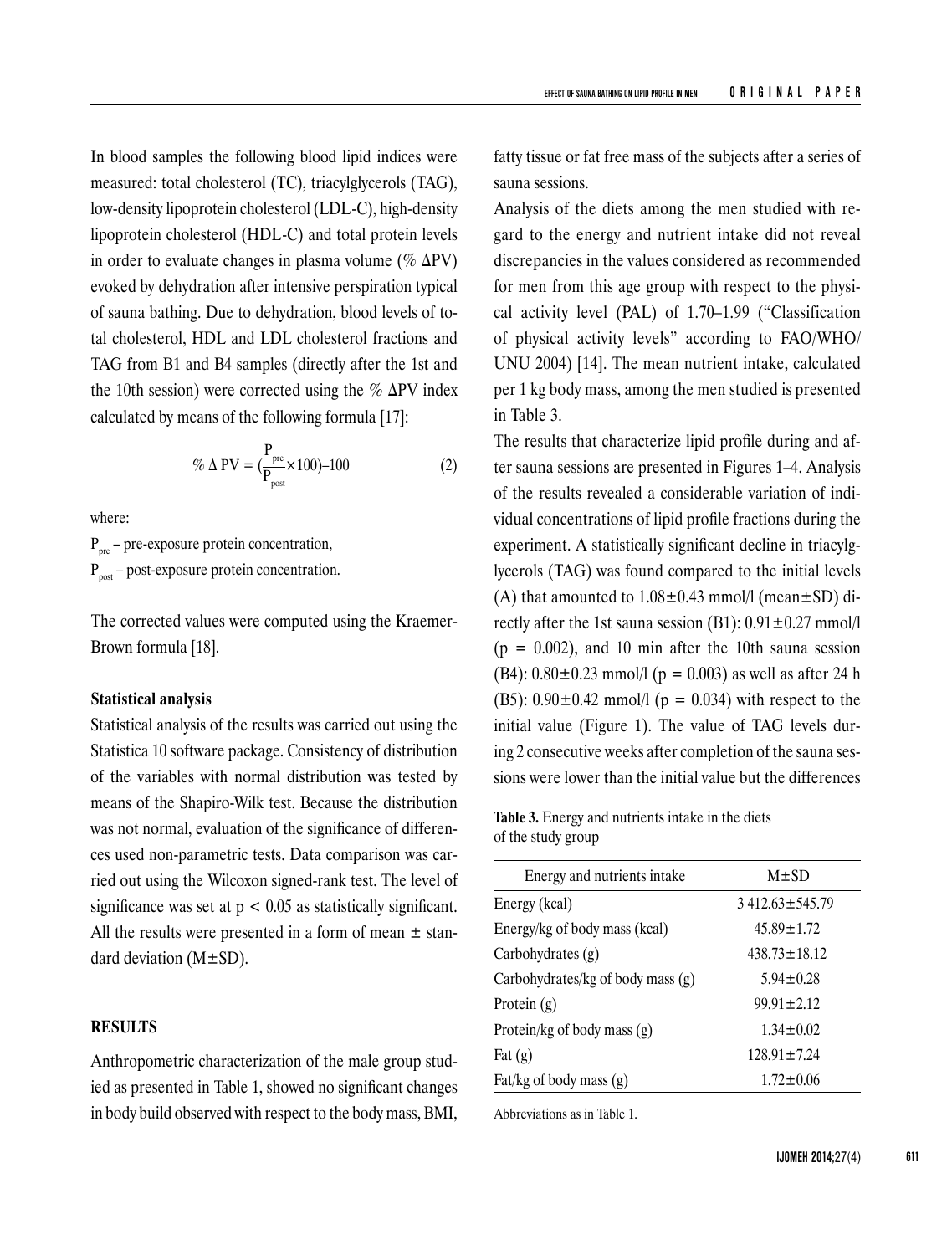

\* Statistical significance of differences compared to the A value at  $p < 0.05$ .

SEM – standard error of the mean.

Other abbreviations as in Tables 1 and 2.

**Fig. 1.** Triacylglycerols (TAG) levels during sauna bathing

were not statistically significant (B6: 0.96±0.54 mmol/l) and B7: 0.93±0.48 mmol/l).

A statistically significant decline in the level of total cholesterol compared to the initial value  $(A: 4.50 \pm 0.66 \text{ mmol/l})$ was reported directly after the 1st sauna session



Abbreviations as in Tables 1, 2 and Figure 1.

**Fig. 2.** Total cholesterol (TC) levels during sauna bathing



Abbreviations as in Tables 1, 2 and Figure 1.

**Fig. 3.** Low-density lipoprotein cholesterol (LDL-C) levels during sauna bathing

(B1:  $4.38 \pm 0.62$  mmol/l,  $p = 0.007$ ), and then before (B3:  $4.25 \pm 0.47$  mmol/l,  $p = 0.044$ ) and after the last session (B4:  $4.16 \pm 0.54$  mmol/l, p = 0.015) as well as 24 h after the last sauna session (B5:  $4.18 \pm 0.41$  mmol/l, p = 0.02). TC concentrations in the 1st and the 2nd week after completion of the sessions were at a lower level



Abbreviations as in Tables 1 and 2.

**Fig. 4.** High-density lipoprotein cholesterol (HDL-C) levels during sauna bathing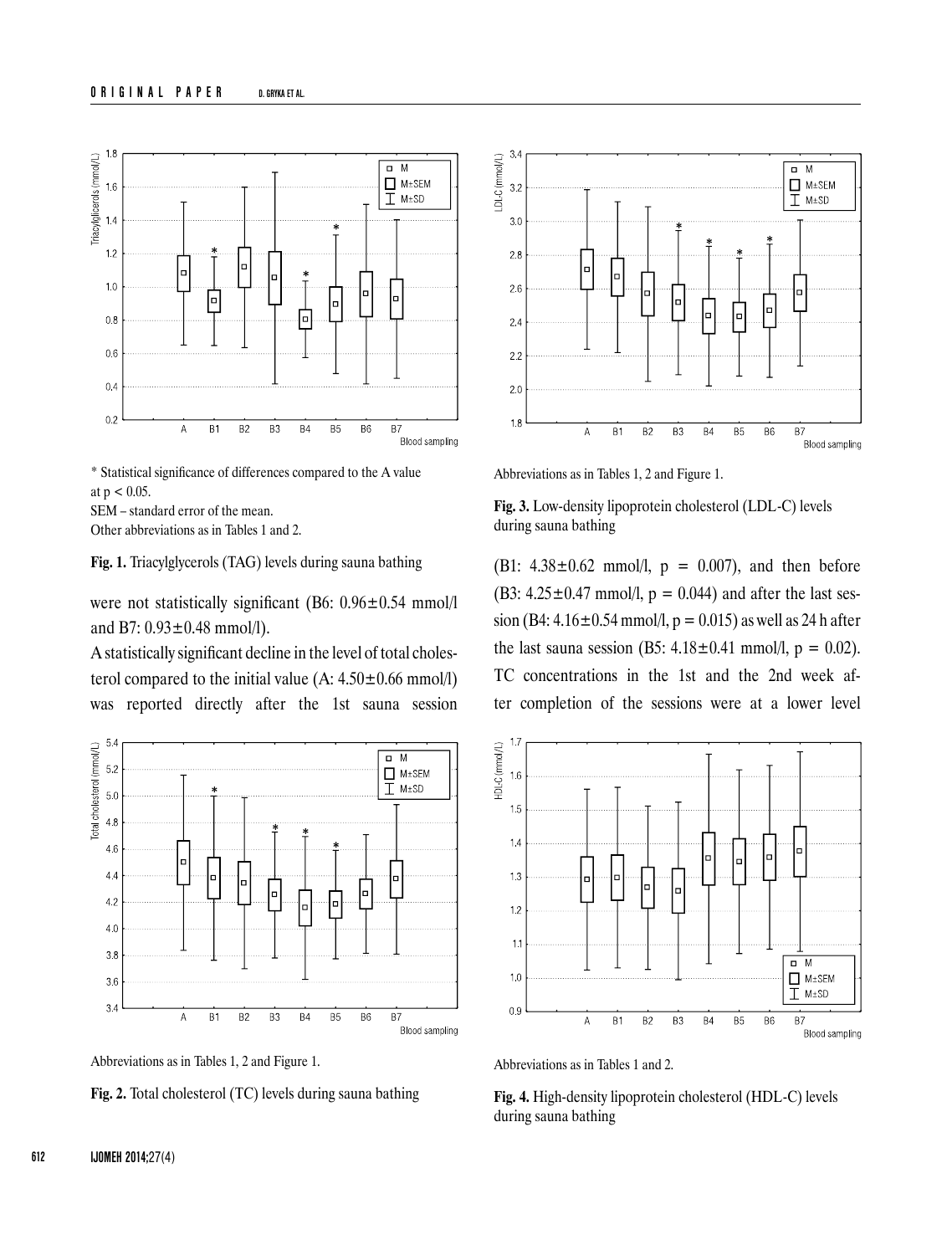(B6:  $4.26 \pm 0.45$  mmol/l and B7:  $4.37 \pm 0.56$  mmol/l) compared to the initial level. However, these results were not statistically significant (Figure 2).

Changes in LDL cholesterol fraction occurred in a similar pattern to the changes in the total cholesterol. The initial value (A) LDL-C was  $2.71 \pm 0.47$  mmol/l. Changes observed after 10 min and 24 h after the 1st sauna session were not statistically significant (B1: 2.67±0.45 mmol/l) and B2:  $2.57 \pm 0.52$  mmol/l). Statistically significant decreases in LDL-C level were observed in blood samples taken before (B3:  $2.52 \pm 0.43$  mmol/l,  $p = 0.013$ ) and after the 10th sauna session (B4:  $2.44 \pm 0.42$  mmol/l,  $p = 0.007$ , 24 h (B5: 2.43±0.35 mmol/l,  $p = 0.01$ ) and a week after completion of the series of sauna sessions (B6:  $2.47 \pm 0.40$  mmol/l,  $p = 0.03$ ). In the 2nd week after completion of the sauna sessions, LDL-C level remained lower than the initial value (B7:  $2.57 \pm 0.43$  mmol/l). However, this change was not statistically significant compared to the initial level (Figure 3).

No statistically significant changes were found in HDL-C levels. However, an upward tendency could be observed in the level of this cholesterol fraction, with its level insignificantly higher both after the last sauna session and on consecutive days after completion of the series of sessions compared to the initial level A:  $1.29 \pm 0.27$  mmol/l (Figure 4).

A statistically significant increase in the rectal temperature and the heart rate was also recorded during the sauna sessions (Table 4). The subjects had normal rectal temperature before being subjected to the 1st and 10th sauna sessions. In response to the sauna baths, after each exposure, rectal temperature increased significantly ( $p < 0.01$ ). The increase in the core body temperature after the 10th sauna session was smaller than after the 1st session, although this difference failed to reach statistical significance. Moreover, the resting rectal temperature of the subjects before the last sauna session was significantly lower ( $p < 0.05$ ) than before the 1st bath indicating an adaptive decreasing of the core body temperature due to the high temperature in the sauna.

Changes in blood plasma volume as a result of dehydration are presented in Table 5. A decline in blood plasma volume was found in the subjects examined after the 1st and the last sauna bathing sessions as a result of dehydration caused by intensive perspiration. The change in the blood plasma volume during the last session was slightly higher (%  $\Delta \text{PV} = -9.67 \pm 2.93$ ) than during the 1st one (%  $\Delta$ PV = -8.13±3.52). The difference, however, was not statistically significant. An adaptive increase in blood plasma volume was also found after the series of sauna sessions – %  $\Delta$ PV = 6.8±4.07.

**Table 4.** Changes in rectal temperature (Tre) and the heart rate (HR) during the 1st and 10th (last) sauna bathing sessions

| Variable                                        | Before entering<br>the sauna chamber<br>$(M\pm SD)$ | In the last minute<br>of heat treatment<br>$(M\pm SD)$ |                  |        |
|-------------------------------------------------|-----------------------------------------------------|--------------------------------------------------------|------------------|--------|
| Tre $(^{\circ}C)$ during the 1st sauna session  | $37.02 \pm 0.2$                                     | $38.56 \pm 0.30^*$                                     | $1.54 \pm 0.20$  | 0.0004 |
| Tre $(^{\circ}C)$ during the last sauna session | $36.65 \pm 0.3***$                                  | $38.13 \pm 0.23**$                                     | $1.48 + 0.34$    | 0.0004 |
| HR (beats/min) during the 1st sauna session     | $69.00 \pm 5.37$                                    | $132.00 \pm 6.53^*$                                    | $63.00 \pm 7.51$ | 0.0004 |
| HR (beats/min) during the last sauna session    | $68.25 \pm 5.16$                                    | $126.50 \pm 4.82**$                                    | $58.25 \pm 6.53$ | 0.0004 |

∆ – calculation of the difference between the last and the first measurment of the variables.

\* Statistical significance of differences at p < 0.001 compared with the level before the 1st sauna sessions.

\*\* statistical significance of differences at  $p < 0.001$  compared with the level before the last sauna sessions.

Other abbreviations as in Table 1.

<sup>\*\*\*</sup> Statistical significance of differences at p < 0.05 compared with the level before the 1st sauna sessions.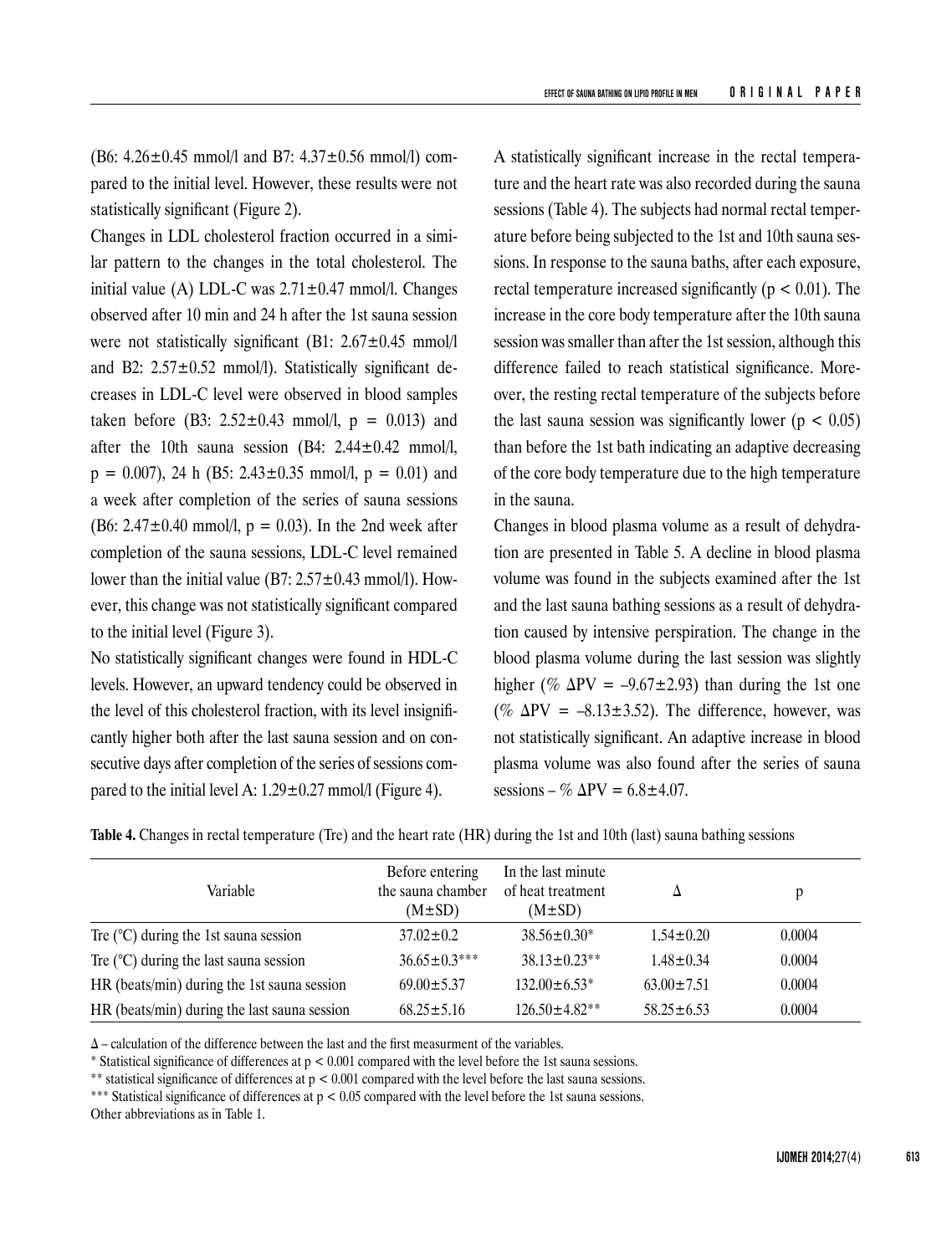| Plasma volume changes | After the 1st sauna session<br>$(M \pm SD)$ | After the last sauna session<br>$(M \pm SD)$ |       |
|-----------------------|---------------------------------------------|----------------------------------------------|-------|
| $\%$ $\Delta$ PV      | $-8.13 \pm 3.52$                            | $-9.67 \pm 2.93$                             | 0.063 |

**Table 5.** Changes in the blood plasma volume after sauna bathing sessions

Abbreviations as in Table 1.

# **DISCUSSION**

Improper blood lipid profile, which is conducive to development of arteriosclerosis and other cardiovascular conditions, is characterized by the elevated levels of LDL cholesterol fraction, total cholesterol and triacylglycerols [19]. A reduced level of HDL-C fraction represents an independent risk factor, which is negatively correlated with cardiovascular diseases [20]. An essential problem to be solved is finding a method for reduction of LDL fraction and increasing HDL-C fraction which is responsible for the reverse cholesterol transport – a process of transport of free cholesterol from peripheral and adipose tissues mainly to the liver [21]. An important role of HDL-C as an anti-atherosclerotic agent is to prevent oxidative modification of LDL-C fraction, which is an initial element of formation of the atherosclerotic plaque as well as its effect on the endothelial tissue, which improves its function through stimulation of production of nitric oxide and inhibiting apoptosis of the endothelial cells [22,23].

The results obtained by numerous researchers have demonstrated that improper levels of blood lipids and lipoproteins are present especially in people with excessively high content of the adipose tissue, which is also attributed to unhealthy diet [24]. Age represents another risk factor [25]. Other reports have found no differences in the levels of lipids/lipoproteins between young athletes and young sedentary male subjects if their body fat and BMI were similar [26,27]. In the group studied, the mean levels of total cholesterol, triacylglycerols, cholesterol of LDL and HDL fractions did not differ from the referential values.

The available scientific literature fails to report the effect of single and repeated sauna sessions on lipid profile in young men. The present study aimed to investigate the effect of the regular use of sauna on body mass and lipid profile in healthy, young, male subjects. No changes in the mean body mass were found in the subjects after 10 sauna bathing sessions that were taking place for 4 weeks. Mean BMI index also remained at the same level. This suggests that using sauna sessions did not contribute to changes in the content of adipose tissue in the men studied. In a study by Biro et al. [28], who used far infrared-ray dry sauna with the temperature of 60°C, the researchers have demonstrated that 15-min sauna sessions (after which the patients remained covered with blankets for 30 min in order to maintain the core temperature elevated by 1°C) repeated for 2 weeks contribute to body mass reduction, decrease in blood pressure and glucose levels in the people with diagnosed diseases of affluence. However, postsession changes in lipid profile in the above study failed to be statistically significant [28].

The present study found a statistically significant decline in total cholesterol levels compared to the initial values measured directly after the 1st sauna session and then after the last sauna session and 24 h after completion of the sessions. After the 1st and the 2nd week from completion of the experiments, the total cholesterol levels remained at a lower level compared to the initial value. However, a tendency for returning of this value to the initial level was found. Changes in LDL cholesterol fractions were similar, but the statistically significant reduction in LDL-C concentration continued until the end of the 1st week after completion of the series of sessions. The study carried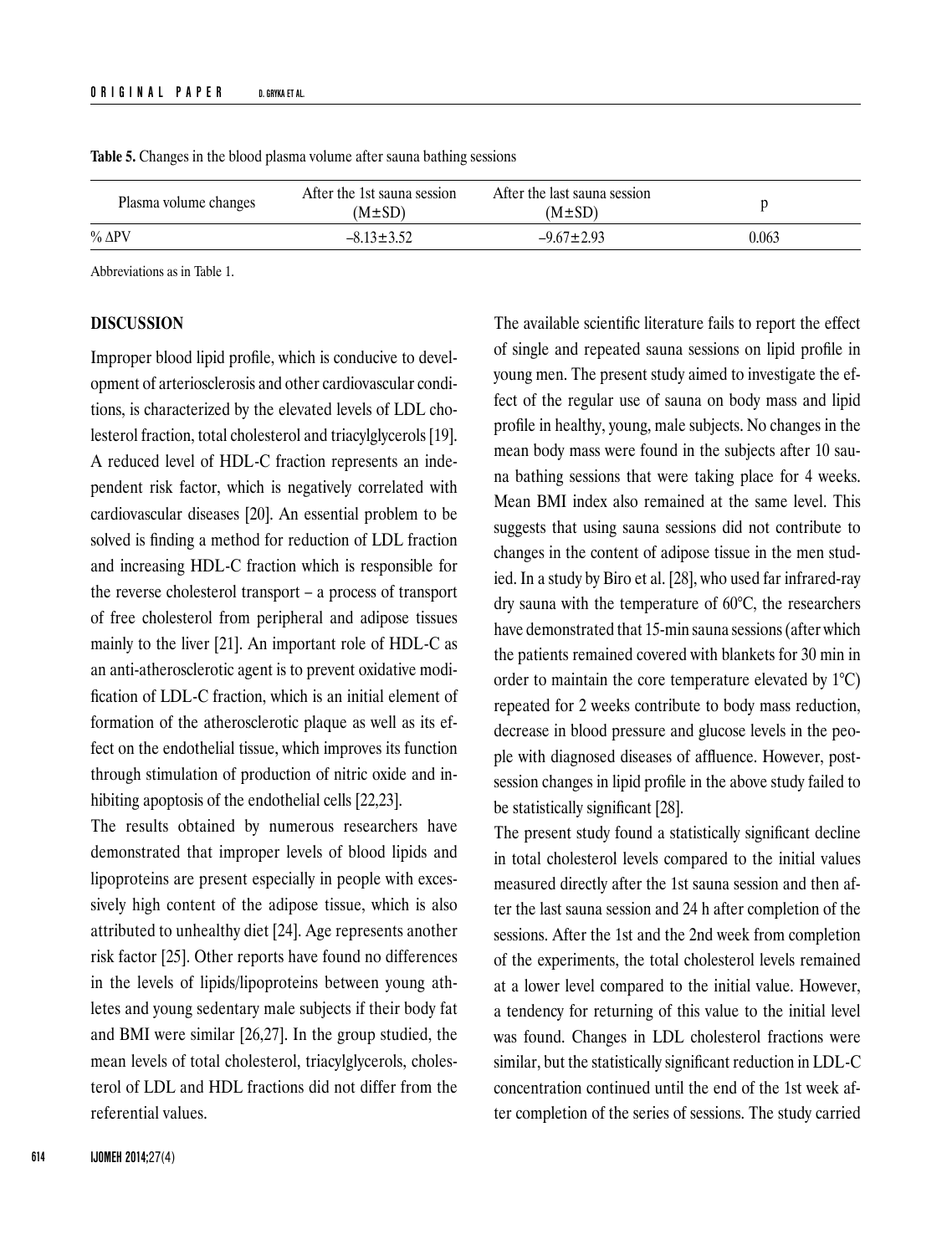out by Pilch et al. [29] on a group of young and healthy female subjects subjected to sauna bathing sessions repeated for 7 times have demonstrated an increase in blood free fatty acids levels in the subjects who remained in a sauna chamber for 30 min continuously after the 1st session in the sauna. After 2 weeks of the experiment, the authors have found a reduction in total cholesterol and LDL cholesterol fraction levels, whereas HDL cholesterol fraction level was slightly elevated. This study did not measure these indices in the weeks following the experiment.

Although the above results point unequivocally to the advantageous effect of hyperthermia caused by sauna on the total cholesterol level and LDL fraction, contributing to reduction in their levels, there are reports that hyperthermia caused by other factors does not exhibit this effect. A study by Vangelova et al. [30], carried out among industrial workers subjected to a prolonged exposure to hot ambient temperatures of production halls, have demonstrated a significantly higher level of total cholesterol and LDL cholesterol fraction compared to the controls, who were not exposed to higher temperatures. Furthermore, a study that evaluated a group of 16 middle-aged people subjected to a series of 20-min bathing in thermal springs with temperature of 42°C twice a week for 3 months has found a statistically significant increase in blood total cholesterol with small and statistically insignificant changes in LDL and HDL fractions [31].

The authors of the present study observed a statistically significant decline in triacylglycerols (TAG) levels in blood samples taken both after the 1st and the 10th sauna sessions. TAG levels returned to the initial values after 24 h and remained unchanged after 2 weeks after completion of the sauna sessions. The results obtained for evaluation of the effect of body overheating on TAG levels are inconsistent. Both, lack of the effect of sauna on TAG levels [32], and elevated TAG levels after a single sauna session in the male subjects [33] have been reported.

The present study found a small and statistically insignificant increase in HDL cholesterol fraction level. Similar experiments, with a group of women, have revealed a statistically significant increase in HDL cholesterol fraction after 2 weeks of sauna sessions [29], which might represent a promising prognosis for prevention of cardiovascular diseases through antiatherosclerotic effect of this cholesterol fraction.

It is well established that plasma volume is increased after heat acclimation and after endurance training in humans [34]. Saat at al. [35] have suggested that expansion of the plasma volume is a crucial hemodynamic change associated with cardiovascular adjustment to the heat. In the present study we found an increase of plasma volume after series of 10 sauna sessions by 6.8%. Our results support the previous findings, in which the plasma volume showed an increase by 7.1% after 12 sauna bathing sessions conducted over 3 weeks on the group of 6 male athletes [36]. These findings confirm that adaptive changes to heat stress include plasma volume expansion, which Patterson et al. [34] have attributed to the expansion of the extracellular compartment.

Also the elevated heart rate observed during sauna bathing and consequently an increase in oxygen demand in cardiac muscle, as well as rising in the core body temperature are similar to the changes in these indices observed during a moderate to intensive walking [37]. A positive effect of sauna on lipid profile demonstrated in this study is similar to the effect that can be obtained through a moderate-intensity physical exercise [38,39]. Therefore, sauna bathing seems to represent an alternative method in prevention of atherosclerosis for people with dysfunctional motor organs.

Limitation of the study – in the present study we did not measure skin temperature of the subjects. The hot phase of the sauna session induces an increase in cutaneous circulation and evaporation of the sweat from the skin is the only effective way to prevent the core body temperature from rising. The skin temperature in the sauna rises rapidly and it is reasonable to measure it.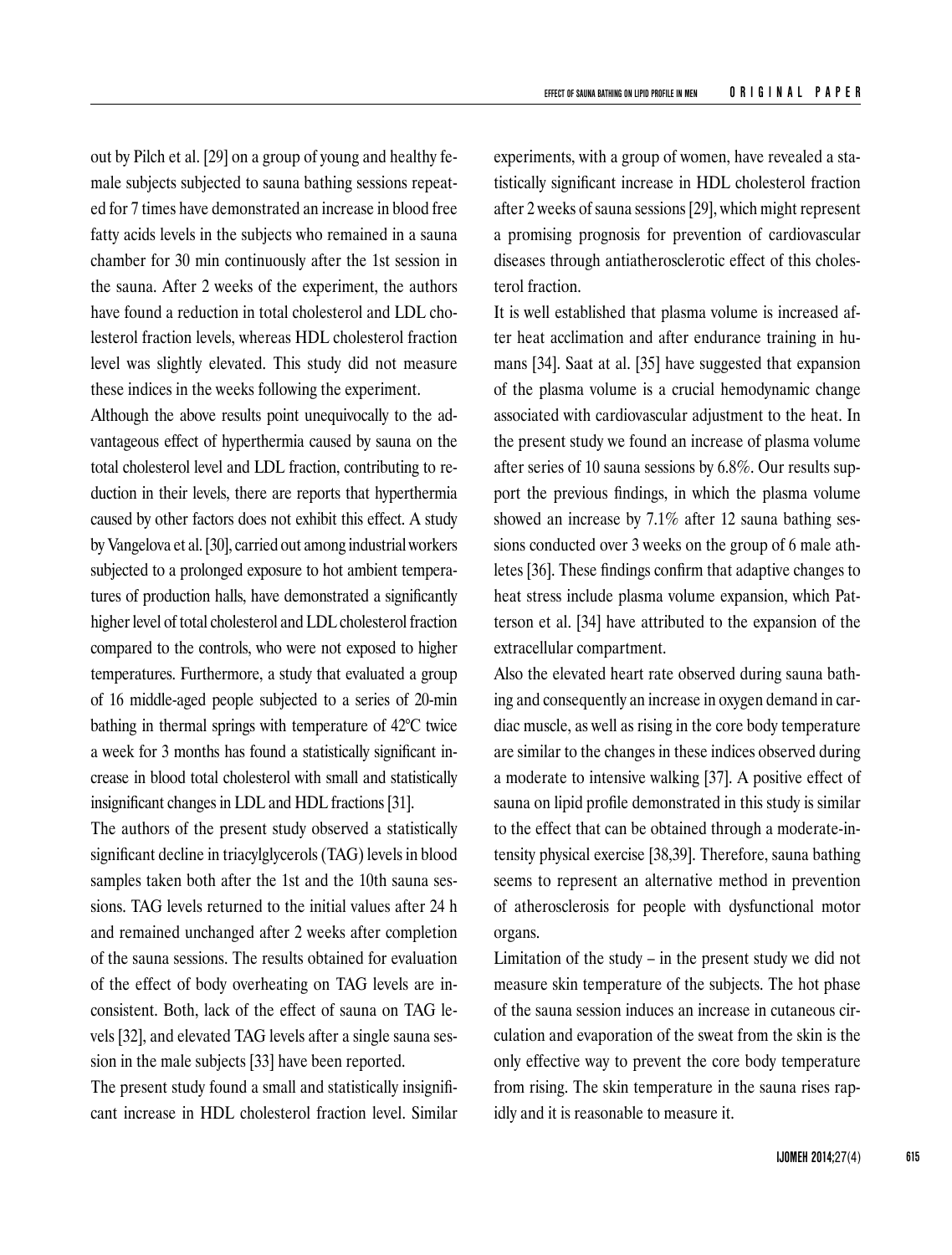# **CONCLUSIONS**

The study found that 10 complete sauna bathing sessions in a Finnish sauna cause reduction in total cholesterol (TC) and LDL cholesterol fraction levels during the sessions and a gradual return of these levels to the initial level during the 1st and the 2nd week after the experiment. A small and statistically insignificant increase in HDL-C level and the transient decline in triacylglycerols (TAG) were observed after the sauna sessions. It was found that a positive effect of sauna on lipid profile is similar to the effect that can be obtained through a moderate-intensity physical exercise. Therefore, sauna bathing might be an alternative method in prevention of atherosclerosis in the case of people with dysfunctional motor organs.

# **REFERENCES**

- 1. Boraita A. Plasma lipid profile is improved by participation in sports, but at what intensivity? Rev Esp Cardiol. 2004;57(6): 495–8, [http://dx.doi.org/10.1016/S1885-5857\(06\)60624-5.](http://dx.doi.org/10.1016/S1885-5857(06)60624-5)
- 2. Kipreos G, Tripolitsioti A, Stergioulas A. The effects of anaerobic training in serum lipids and arachidonic acid metabolites. Biol Exerc. 2010;6(2):5–12, [http://dx.doi.org/10.4127/](http://dx.doi.org/10.4127/jbe.2010.0036) [jbe.2010.0036](http://dx.doi.org/10.4127/jbe.2010.0036).
- 3. Lira FS, Yamashita AS, Uchida MC, Zanchi NE, Gualano B, Martins E, et al. Low and moderate, rather than high intensity strength exercise induces benefit regarding plasma lipid profile. Diabetol Metab Syndr. 2010;2:31, [http://dx.doi.](http://dx.doi.org/10.1186/1758-5996-2-31) [org/10.1186/1758-5996-2-31.](http://dx.doi.org/10.1186/1758-5996-2-31)
- 4. Ruiz JR, Mesa JLM, Mingorance I, Rodríguez-Cuartero A, Castillo MJ. Sports requiring stressful physical exertion cause abnormalities in plasma lipid profile. Rev Esp Cardiol (English Edition). 2004;57(6):499–506, [http://dx.doi.org/10.1016/](http://dx.doi.org/10.1016/S1885-5857(06)60625-7) [S1885-5857\(06\)60625-7.](http://dx.doi.org/10.1016/S1885-5857(06)60625-7)
- 5. Booth FW, Chakravarthy MV, Gordon SE, Spangenburg EE. Waging war on physical inactivity: Using modern molecular ammunition against an ancient enemy. J Appl Physiol. 2002; 93(1):3–30,<http://dx.doi.org/10.1152/japplphysiol.00073.2002>.
- 6. O'Donnell MJ, Xavier D, Liu L, Zhang H, Chin SL, Rao-Melacini P, et al. Risk factors for ischaemic and intracerebral haemorrhagic stroke in 22 countries (The INTERSTROKE study): A case-control study. Lancet. 2010;376(9735): 112–23, [http://dx.doi.org/10.1016/S0140-6736\(10\)60834-3.](http://dx.doi.org/10.1016/S0140-6736(10)60834-3)
- 7. Iguchi M, Littmann AE, Chang SH, Wester LA, Knipper JS, Shields RK. Heat stress and cardiovascular, hormonal, and heat shock proteins in humans. J Athl Train. 2012;47(2): 184–90.
- 8. Crinnion WJ. Sauna as a valuable clinical tool for cardiovascular, autoimmune, toxicant-induced and other chronic health problems. Altern Med Rev. 2011;16(3):215–25.
- 9. Blum N, Blum A. Beneficial effects of sauna bathing for heart failure patients. Exp Clin Cardiol. 2007;12(1):29–32.
- 10. Hannuksela ML, Ellahham S. Benefits and risks of sauna bathing. Am J Med. 2001;110(2):118–26, [http://dx.doi.](http://dx.doi.org/10.1016/S0002-9343(00)00671-9) [org/10.1016/S0002-9343\(00\)00671-9.](http://dx.doi.org/10.1016/S0002-9343(00)00671-9)
- 11. Kukkonen-Harjula K, Kauppinen K. Health effects and risks of sauna bathing. Int J Circumpolar Health. 2006;65(3): 195–205, <http://dx.doi.org/10.3402/ijch.v65i3.18102>.
- 12. Sawicka A, Brzostek T, Kowalski R. Effects of sauna bath on the cardiovascular system. Med Rehabil. 2007;11(1):15–22.
- 13. Craig CL, Marshall AL, Sjorstrom M, Bauman AE, Booth ML, Ainsworth BE, et al. International physical activity questionnaire: 12-country reliability and validity. Med Sci Sports Exerc. 2003;35(8):1381–95, [http://dx.doi.](http://dx.doi.org/10.1249/01.MSS.0000078924.61453.FB) [org/10.1249/01.MSS.0000078924.61453.FB](http://dx.doi.org/10.1249/01.MSS.0000078924.61453.FB).
- 14. Jarosz M, Bułhak-Jachymczyk B. [Standards of human nutrition. Basic prevention of obesity and non-communicable diseases]. Warszawa: Wydawnictwo Lekarskie PZWL; 2008. Polish.
- 15. Kunachowicz H, Nadolna I, Przygoda B, Iwanow K. [Tables of nutritive value of food products]. Warszawa: Instytut Żywności i Żywienia; 1998. Polish.
- 16. Slaughter MH, Lohman TG, Boileau R, Horswill CA, Stillman RJ, van Loan MD, et al. Skinfold equations for estimation of body fatness in children and youth. Hum Biol. 1988;60(5):709–23.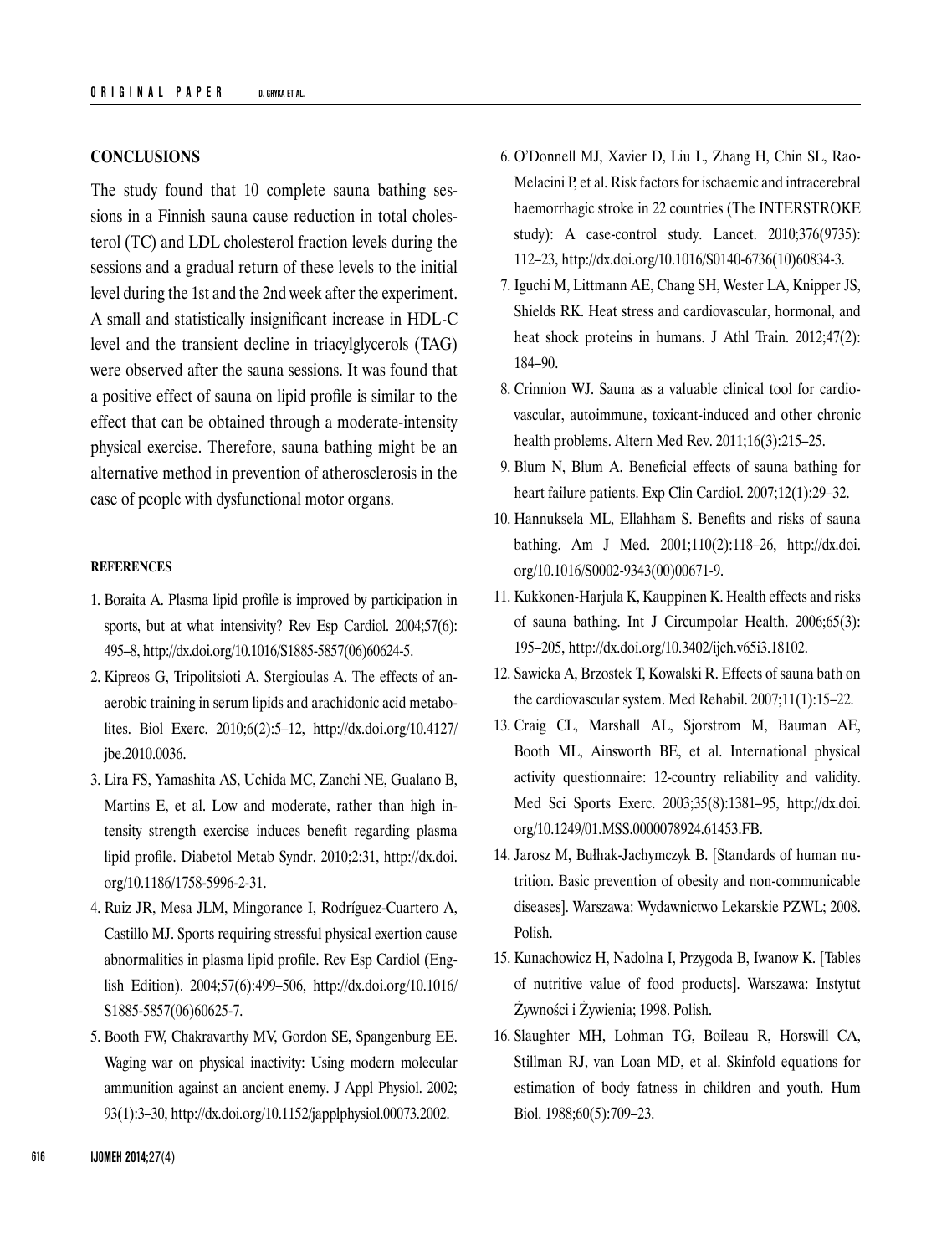- 17. Johansen LB, Videbaek R, Hammerum M, Norsk P. Underestimation of plasma volume changes in humans by hematocrit/hemoglobin method. Am J Physiol. 1998;274 (1 Pt 2):R126–30.
- 18. Kraemer RR, Brown BS. Alterations in plasma-volume-corrected blood components of marathon runners and concomitant relationship to performance. Eur J Appl Phy siol. 1986;55(6):579–84, [http://dx.doi.org/10.1007/BF](http://dx.doi.org/10.1007/BF00423200) [00423200](http://dx.doi.org/10.1007/BF00423200).
- 19. Santos-Gallego CG, Badimon JJ. High-density lipoprotein and cardiovascular risk reduction: Promises and realities. Rev Esp Cardiol. 2012;65(4):305–8, [http://dx.doi.](http://dx.doi.org/10.1016/j.rec.2011.10.023) [org/10.1016/j.rec.2011.10.023.](http://dx.doi.org/10.1016/j.rec.2011.10.023)
- 20. Chapman MJ. Therapeutic elevation of HDL-cholesterol to prevent atherosclerosis and coronary heart disease. Pharmacol Ther. 2006;111(3):893-908, [http://dx.doi.](http://dx.doi.org/10.1016/j.pharmthera.2006.02.003) [org/10.1016/j.pharmthera.2006.02.003.](http://dx.doi.org/10.1016/j.pharmthera.2006.02.003)
- 21. Biggerstaff KD, Wooten JS. Understanding lipoproteins as transporters of cholesterol and other lipids. Adv Physiol Educ. 2004;28:105–6, [http://dx.doi.org/10.1152/ad](http://dx.doi.org/10.1152/advan.00048.2003)[van.00048.2003.](http://dx.doi.org/10.1152/advan.00048.2003)
- 22. Cromwell WC. High-density lipoprotein associations with coronary heart disease: Does measurement of cholesterol content give the best result? J Clinic Lipidol. 2007;1(1): 57–64, [http://dx.doi.org/10.1016/j.jacl.2007.01.002.](http://dx.doi.org/10.1016/j.jacl.2007.01.002)
- 23. Mineo C, Yuhanna IS, Quon MJ, Shaul PW. High density lipoprotein-induced endothelial nitric-oxide synthase activation is mediated by Akt and MAP kinases. J Biol Chem. 2003;278(11):9142–9, [http://dx.doi.org/10.1074/jbc.](http://dx.doi.org/10.1074/jbc.M211394200) [M211394200.](http://dx.doi.org/10.1074/jbc.M211394200)
- 24. Després JP. 7 Dyslipidaemia and obesity. Baillière's Clin Endocrinol Metab. 1994;8(3):629–60, [http://dx.doi.org/10.1016/](http://dx.doi.org/10.1016/S0950-351X(05)80289-7) [S0950-351X\(05\)80289-7.](http://dx.doi.org/10.1016/S0950-351X(05)80289-7)
- 25. Martins RA, Veríssimo MT, Coelho de Silva MJ, Cumming SP, Teixeira AM. Effects of aerobic and strength-based training on metabolic health indicators in older adults. Lipids Health Dis. 2010;9:76, [http://dx.doi.org/10.1186/1476-](http://dx.doi.org/10.1186/1476-511X-9-76) [511X-9-76](http://dx.doi.org/10.1186/1476-511X-9-76).
- 26. Petridou A, Lazaridou D, Mougios V. Lipidemic profile of athletes and non-athletes with similar body fat. Int J Sport Nutr Exerc Metab. 2005;15(4):425–32.
- 27. Imamoglu O, Atan T, Kishali NF, Burmaoglu G, Akyol P, Yildirim K. Comparison of lipid and lipoprotein values in men and women differing in training status. Biol Sport. 2005;22(3):261–70.
- 28. Biro S, Masuda A, Kihara T, Tei C. Clinical implications of thermal therapy in lifestyle-related diseases. Exp Biol Med. 2003;228(10):1245–9.
- 29. Pilch W, Szyguła Z, Klimek A, Pałka T, Cisoń T, Pilch P, et al. Changes in the lipid profile of blood serum in women taking sauna baths of various duration. Int J Occup Med Environ Health. 2010;23(2):167–74, [http://dx.doi.org/10.](http://dx.doi.org/10.2478/v10001-010-0020-9) [2478/v10001-010-0020-9.](http://dx.doi.org/10.2478/v10001-010-0020-9)
- 30. Vangelova K, Deyanov C, Ivanova M. Dyslipidemia in industrial workers in hot environments. Cent Eur J Public Health. 2006;14(1):15–7.
- 31. Sakurai R, Fujiwara Y, Saito K, Fukaya T, Kim MJ, Yasunaga M, et al. Effects of a comprehensive intervention program, including hot bathing, on overweight adults: A randomized controlled trial. Geriatr Gerontol Int. 2013;13(3):638–45, [http://dx.doi.org/10.1111/j.1447-0594.2012.00955.x.](http://dx.doi.org/10.1111/j.1447-0594.2012.00955.x)
- 32. Leppäluoto J, Tuominen M, Väänänen A, Karpakka J, Vouri J. Some cardiovascular and metabolic effects of repeated sauna bathing. Act Phys Scand. 1986;128(1):77–81, [http://dx.doi.org/10.1111/j.1748-1716.1986.tb07952.x.](http://dx.doi.org/10.1111/j.1748-1716.1986.tb07952.x)
- 33. Szyguła Z, Podolec Z, Moskala J, Zuchowicz A. Some metabolic and hormonal changes as an effect of repeated sauna bathing. Act Physiol Pol. 1990;41:233–4.
- 34. Patterson MJ, Stocks JM, Taylor NA. Sustained and generalized extracellular fluid expansion following heat acclimation. J Physiol. 2004;559(pt 1):327–34, [http://dx.doi.](http://dx.doi.org/10.1113/jphysiol.2004.063289) [org/10.1113/jphysiol.2004.063289.](http://dx.doi.org/10.1113/jphysiol.2004.063289)
- 35. Saat M, Sirisinghe RG, Singh R, Tochihara Y. Effects of short-term exercise in the heat on thermoregulation, blood parameters, sweat secretion and sweat composition of tropic-dwelling subjects. J Physiol Anthropol Appl Human Sci. 2005;24(5):541–9,<http://dx.doi.org/10.2114/jpa.24.541>.